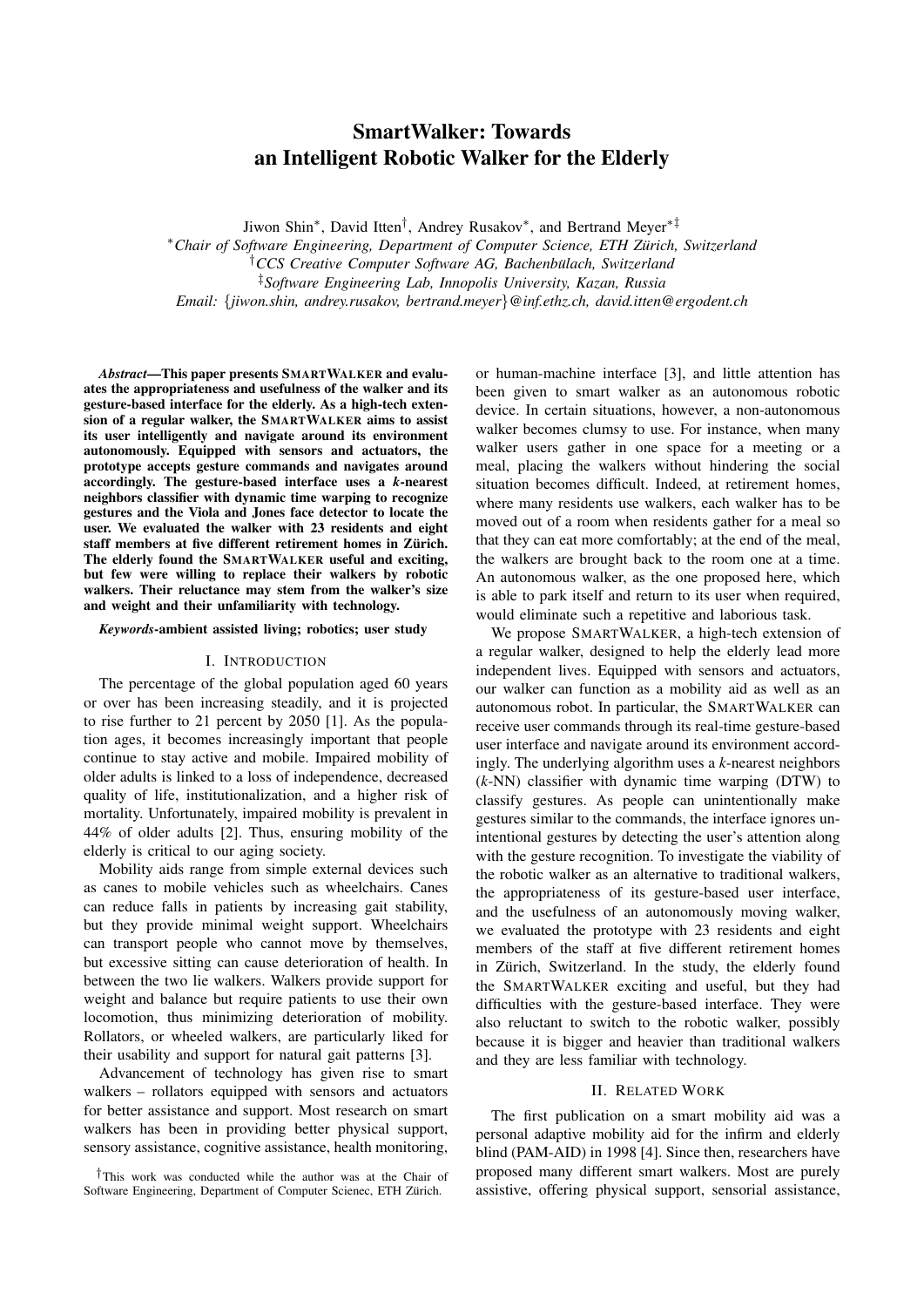cognitive assistance, or health monitoring [3]. Few have an additional capability to move around autonomously. Notable work is by Glover *et al.* [5], whose walker can park itself and return to its user according to the user's control via a remote button. The SMARTWALKER that this paper presents also aims to be autonomous but without requiring an external controller; it achieves this through its gesture-based user interface.

Smart walker interfaces range from direct interfaces such as a joystick [6] and modified handlebars [7] to indirect interfaces such as a gate detection system [8]. Direct interfaces that do not require any physical contact are particularly relevant to our research. Gharieb [9] proposed a voice-based interface for visually-impaired people that enables its user to command the walker verbally, thus eliminating the necessity for physical contact. Similarly, our gesture-based interface receives commands from its user located at a distance. Gesture recognition is a well-researched area within the field of computer vision; however, to our knowledge, no work has investigated the viability of a gesture-based interface for smart walkers.

The proposed interface uses an RGBD camera as the input sensor. Using an RGBD camera for image processing has gained momentum since the release of affordable devices. In terms of hand gesture recognition, Suarez and Murphy [10] categorize different techniques that use RGBD data as input. Work of particular relevance is a probability-based dynamic time warping approach for gesture recognition using RGBD data [11]. The authors employ a Gaussian Mixture Model to model the variance within a training set. The proposed work also uses dynamic time warping on RGBD data, but we do not explicitly model the variance; instead, we use *k*-NN to classify gestures. In this way, our work is more similar to Ten Holt *et al.* [12], who expand dynamic time warping to a multidimensional space and classify gestures using *k*-NN. Our recognition system computes the warping distance from three-dimensional feature vectors with *k*-NN.

The interface also has face detection and recognition. The face detection ensures that the system classifies gestures only if the user is looking at the walker whereas the face recognition ensures that the walker accepts commands only from its owner. The face detection approach is similar to Monajjemi *et al.* [13] in that it computes a face score for detected faces and accepts only those faces with face scores higher than a threshold as frontal faces. The face recognition uses Local Binary Patterns Histograms (LBPH) Face Recognizer [14].

## III. SMARTWALKER

The SMARTWALKER is composed of a walker frame enhanced with sensors, actuators, and appropriate software to control these hardware components.

## *A. Hardware*

The SMARTWALKER has a front wheel, two motorized rear wheels, and two sensors (Figure 1(a)). The front wheel has no motor and is for stability and maneuverability. The



Figure 1. The SMARTWALKER hardware and software. In (a), below the handlebars is the RGBD camera for gesture recognition. (b) shows the executable nodes (orange) and the data flow (arrows).

rear wheels are powered with e-bike motors and can be controlled to move the walker as desired. The SMART-WALKER has a Carmine  $1.08$  RGBD camera<sup>1</sup>, which is attached to a motor for 360◦ rotation and placed below the handlebar, for gesture recognition. It also has a laser sensor harvested from a vacuum cleaner by Neato Robotics<sup>2</sup>, at the bottom of the frame, intended for obstacle avoidance.

The SMARTWALKER uses two processing units connected via the local network. The first one is a tablet-PC, where most of the computation is run. The tablet also provides the user with graphical applications and a touch interface. The second device is a BeagleBone<sup>3</sup> singleboard computer for message passing between the tablet and the sensors and the actuators.

# *B. Software*

The SMARTWALKER software is distributed between the tablet-PC and the single-board computer (Figure 1(b)). The tablet runs the "brain" of the system – the main control application and the gesture recognition module – whereas the single-board computer receives raw data from the sensors and forwards commands from the tablet to the actuators. The SMARTWALKER control application is written in Roboscoop [15], a robotics programming framework with concurrency support. Built on Simple Concurrent Object-Oriented Programming (SCOOP) model, which provides simple and safe concurrency features, Roboscoop is a robotics library written in Eiffel [16] and has tools for integration with other frameworks and libraries via C/C++ external interface. The gesture and face recognition are implemented in C++ as nodes in Robot Operating System (ROS) [17]. ROS is a popular middleware in robotics and in addition to network communication, it provides libraries for image processing among others.

# *C. Modes of operation*

The SMARTWALKER can function in two different modes: assistive mode and autonomous mode. In the assistive mode, the frame is driven by the user and it provides support to the user during the movement, as a

<sup>&</sup>lt;sup>1</sup>Discontinued

<sup>2</sup>http://www.neatorobotics.com/

<sup>3</sup>http://beagleboard.org/bone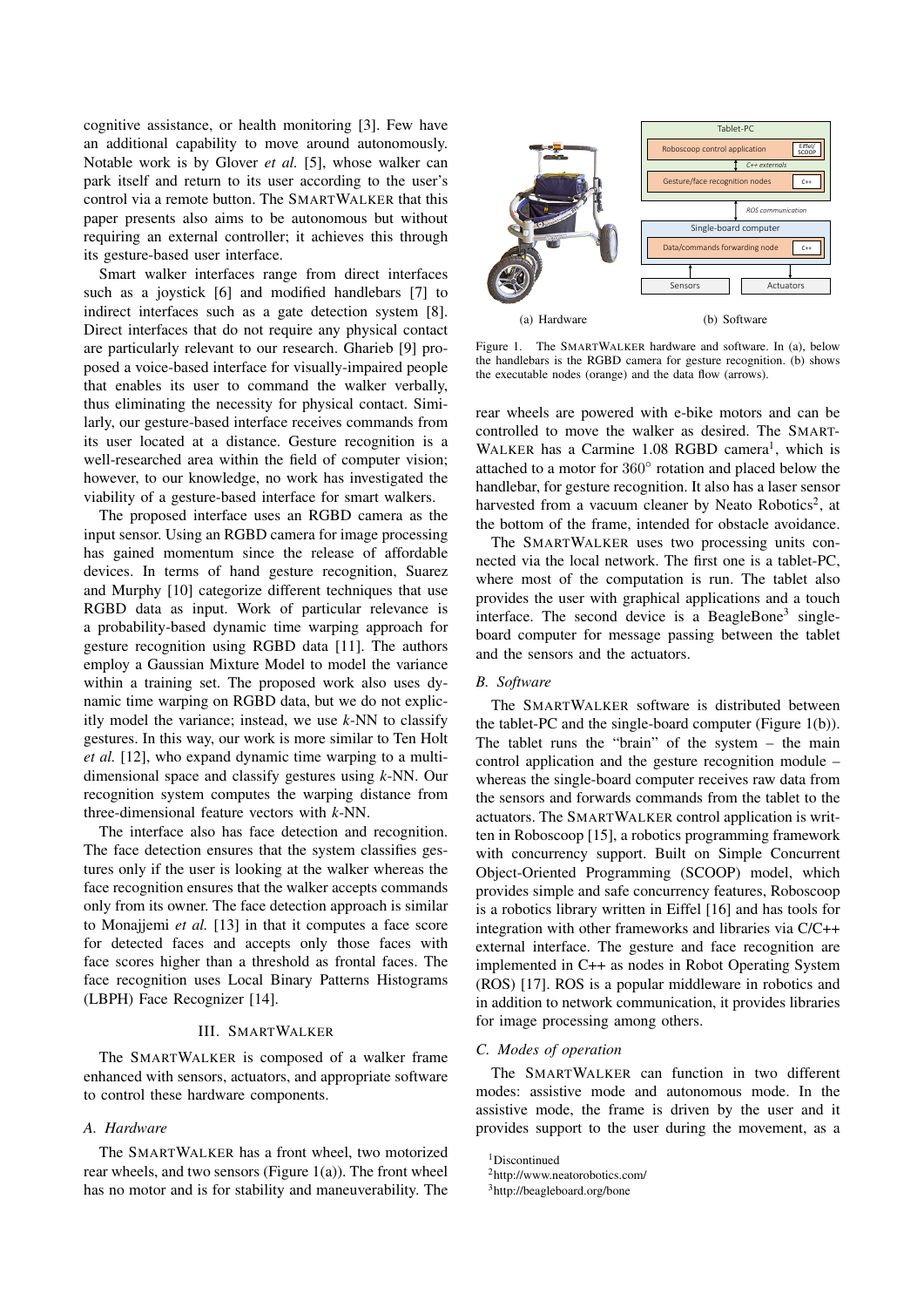regular walker does. In the autonomous mode, the SMART-WALKER operates as an autonomous robot, without any physical exertion by the user. It navigates around its environment and executes the user's commands given through gestures. Switching between the two modes requires just a touch of a button in the graphical touch interface on the tablet-PC. The user can also activate the autonomous mode by giving a gesture command.

#### IV. GESTURE-BASED INTERFACE

The gesture-based interface takes images from the RGBD camera as input and processes the information in three steps: gesture detection, face detection, and face recognition. The gesture detection accepts predefined gestures as commands and rejects unknown gestures. The face detection localizes the user's position more accurately and ensures that the commands are processed only when the user intends to, i.e., when the user is looking at the walker. Finally, the face recognition ensures that the walker only responds to the commands given by its owner. The face detection and recognition modules are independent of the gesture detection module and can be individually deactivated through the graphical touch interface.

# *A. Commands*

The gesture detector works with three different predefined gestures and interprets them as commands – "come here", "go back", and "stop". In addition, the detector gives voice feedback to the user when a gesture is detected. The "come here" command requires the user to move a hand up and down, and when detected, the SMARTWALKER says "I am coming to you" and moves to the user with its handle bars towards the user. The "go back" gesture requires moving a hand sideways, either to left then right or to right then left, and the robot says "Going back to the charging station" and moves back to a predefined location. The "stop" command requires the hand to push forward, and it causes the robot to beep and stop. Figure 2 shows how the distance to the starting position of the hand changes during the execution of each gesture command.

#### *B. Gesture detection*

The gesture detector is built on hand tracking to handle various input data. Given that the walker is primarily for elderly people in need of walkers, the user would usually be sitting and could be partially occluded by a table, for instance, when they execute commands. The detector, thus, must impose minimal restrictions on the user's pose. In addition, the detector must be able to cope with variability in the gesture execution that stems from different levels of cognitive and motor skills of the elderly and various distances between the user and the walker. As hand tracking requires only a hand to be visible, it imposes minimal restrictions.

Hand waving signals the system to start OpenNI's hand tracking [18] and thus the gesture recognition. The hand tracker returns 3-D coordinates  $\mathbf{p}_h = \{p_x^h, p_y^h, p_z^h\}$  of the hand, and it marks the 3-D coordinates where the hand tracking began as  $\mathbf{p}_s = \{p_x^s, p_y^s, p_z^s\}$ . From  $\mathbf{p}_h$  and  $\mathbf{p}_s$ , we compute the feature vector  $\mathbf{f}_h = \{f_x^h, f_y^h, f_z^h\}$  as the absolute distance between the two in each dimension, i.e.,

$$
f_d^h = \|p_d^h - p_d^s\|,\tag{1}
$$

where  $d$  indicates the three dimensions,  $x$ ,  $y$ , and  $z$ . We extract one feature vector per frame and represent a gesture g as a time series  $F_g$  of  $N \in \mathbb{N}$  feature vectors,

$$
F_g = \{f_1, f_2, ..., f_N\}.
$$
 (2)

Once the time series  $F<sub>g</sub>$  is extracted from the input gesture g, the gesture recognition system classifies it using a *k*-NN classifier. The classifier requires a training set, which is built by collecting gestures from seven people. Every person performed the three gesture commands 5 times per command, resulting in 105 gestures. Using this training set, the classifier computes the distance from a test time series  $F_q$  to the training data and selects k training data items  $F_{(t)}$ ,  $t = 1, ..., k$  that are closest to  $F_q$ . It then assigns a class  $y_i$  to  $F_q$  that is most represented by the k neighbors. As  $F_q$  may be spurious, we introduce a threshold  $d_{\text{thresh}}$  such that no neighboring point in  $F_{(t)}$ lies farther than  $d_{\text{thresh}}$  away. For this work, we set  $k = 5$ and assign a class  $y_i$  to the gesture g if 3 or more points in  $F(t)$  have the same class label  $y_i$ . Performing K-fold cross validation, with  $K = 7$  for the seven people, showed that the accuracy remains at 99.1% for  $k = 1$  to  $k = 12$ and drops to 98.5% for  $k = 20$  and to 96.4% for  $k = 30$ .

To compute the distance between the test time series  $F_q$ and the training time series  $F_{(t)}$ , we use DTW [19]. DTW is a well-known technique in signal processing and has also been successfully applied to gesture recognition [11], [12], [20]. Given  $F_q$  of length N and  $F_t$  of length M, DTW finds an optimal match p between  $F_q$  and  $F_t$  that aligns the two time series with the minimum cost under the following conditions:

- 1) The match starts at  $(1, 1)$  and ends at  $(N, M)$ .
- 2) The match can move one step in  $F_a$ ,  $F_t$ , or both but cannot go back in either.

Using these constraints and Euclidean distance as the distance metric between two feature vectors, we can find the minimum cost path using dynamic programming [21]. Dynamic programming constructs the  $N$  by  $M$  cost matrix that contains the lowest possible matching cost between the two time series  $F_g$  and  $F_t$  up to the time index i in  $F_g$  for the i<sup>th</sup> row and up to the time index j in  $F_t$  for the  $j<sup>th</sup>$  column. At position  $(N, M)$ ,  $F_q$  and  $F_t$  are completely matched with the minimal matching cost.

The length  $N$  of the test time series is based on the length M of the training set. On average, the gestures of the training set were performed in  $17 \pm 3.5$  frames. The gesture recognition uses the capture window of 50 frames to provide the user sufficient amount of time to execute a gesture. It matches the first 50 frames after the hand tracking starts to the time series stored in the training set.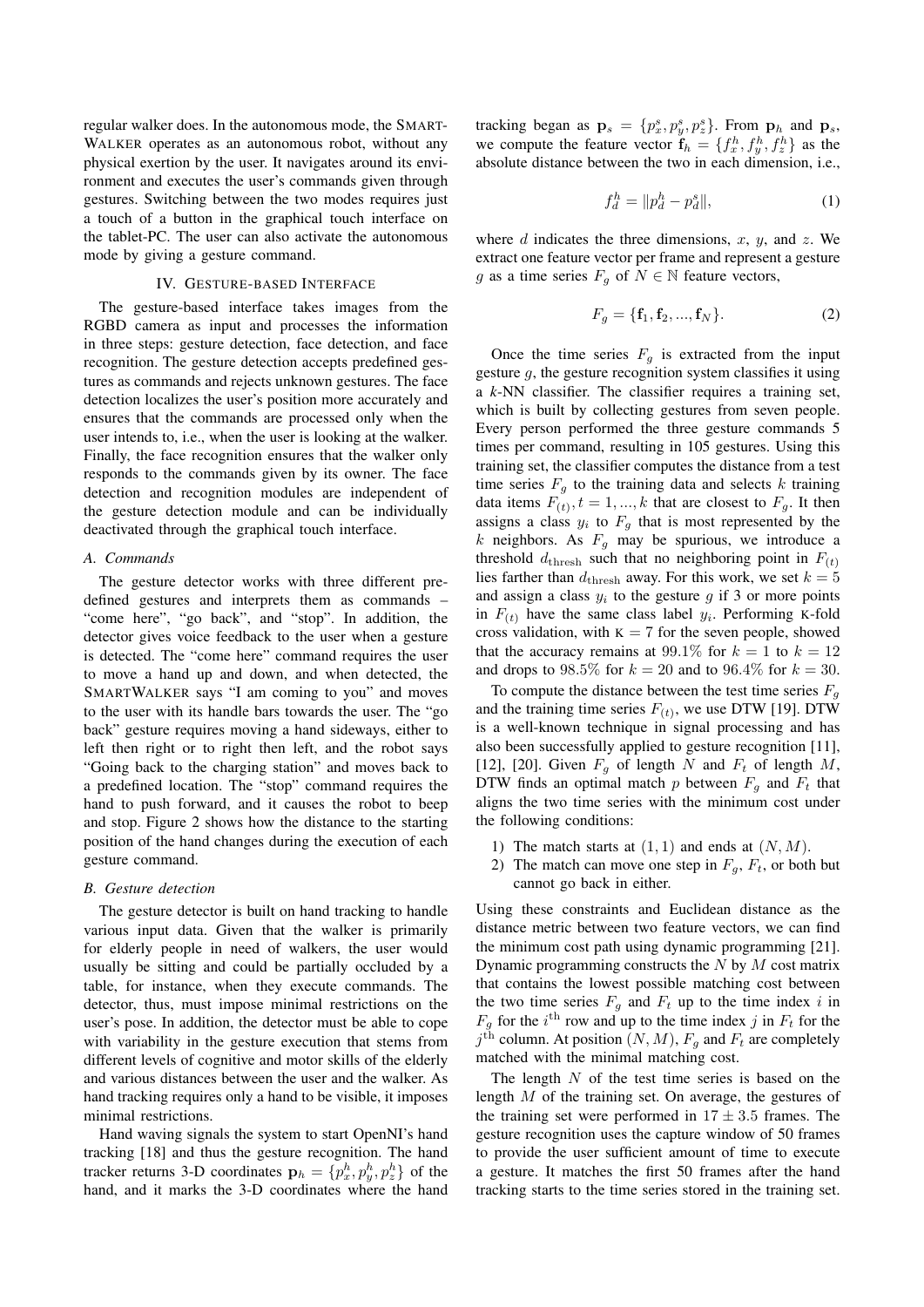

Figure 2. Change in distance with respect to the starting position for the three gestures – "come here" (blue), "go back" (red), "stop" (yellow).



Figure 3. Face detection and recognition. Only the frontal face and slightly turned faces are detected. The text below the green circle indicates recognition of the detected face.

## *C. Face detection*

The gestures defined as commands can also be performed and detected when the user does not intend to command the SMARTWALKER. To ignore unintentional gesture commands, the interface uses a face detector. Under the assumption that the user making a gesture to command the walker would look at the walker, the face detection finds frontal faces in the input stream. The system then processes the detected gesture command only if the frontal face detection is successful.

The face detector uses OpenCV's Viola and Jones face detector [22]. The detector computes Haar features from the input image and trains the features on positive and negative images to select most distinctive features, i.e., features that have the highest variance between the positive and the negative ones. For fast detection, the detector uses a cascade of classifiers, where each stage uses one or few features to determine if the input image could contain a face. Only those images that pass all the stages are positively classified. For further speed improvement, our detector uses depth cues given by the RGBD camera to restrict the search area, as proposed by Burgin *et al.* [23]. In addition, the detector uses depth information to reduce false detection by creating a bounding box around the detected face and validating its size. Any face whose horizontal or vertical dimension is smaller than 8cm or greater than 23cm is deemed unlikely to be a face.

To determine if the user is looking at the walker, we train the aforementioned classifier only on frontal faces. The detector puts a bounding box around every plausible frontal face. In turn, a higher number of bounding boxes indicates a higher probability of a frontal face. Similar to the approach of Monajjemi *et al.* [13], which selects the most attentive face from many faces using a face score, the detector uses the number of bounding boxes as the face score; however, as there is only one face, it introduces a threshold and accepts only those faces whose face scores are higher than the threshold as frontal faces. Figure 3 shows how turning of a face affects the detection.

#### *D. Face recognition*

The face recognition ensures that the SMARTWALKER only responds to the commands of its owner. Once a face is detected, the face recognition is activated to determine if the detected face is the owner. The face recognition system is based on the LBPH Face Recognizer [14], provided by the OpenCV library. LBPH takes a detected face – a cropped image of a face from the face detector – as input and constructs histograms of local binary pattern operators. The operators capture fine grained details such as spots, lines, edges and corners in an image and are invariant to different lighting conditions. LBPH recognizes the input face by comparing its histograms to those of the face training set. It ensures scale invariance by applying local binary patterns operators of different sizes.

## V. METHOD

Our study had three research questions related to the appropriateness and usefulness of the SMARTWALKER. To answer these questions, we conducted interviews with residents and staff at retirement homes.

## *A. Research questions*

- 1) Is a robotic walker an attractive alternative to a traditional walker?
- 2) Is gesture-based interface an acceptable form of user interface for the elderly?
- 3) Is the ability to move autonomously a useful functionality?

# *B. Study setup*

The study was conducted with residents of retirement homes. The experiment required a room with about  $5m$ by 5m of free space and was conducted either in an activity room or a dining room of the homes. Each experiment, which consisted of one participant filling out a questionnaire (Section V-C) and testing the SMART-WALKER and its interface, lasted about 30 minutes. To ease the experimental process, an interviewer read out every question and possible answers to each participant and marked the responses on the participant's behalf; reading out the questions was especially important for the elderly with limited or no vision.

Each experiment began with a brief introduction to the SMARTWALKER and the study. We then collected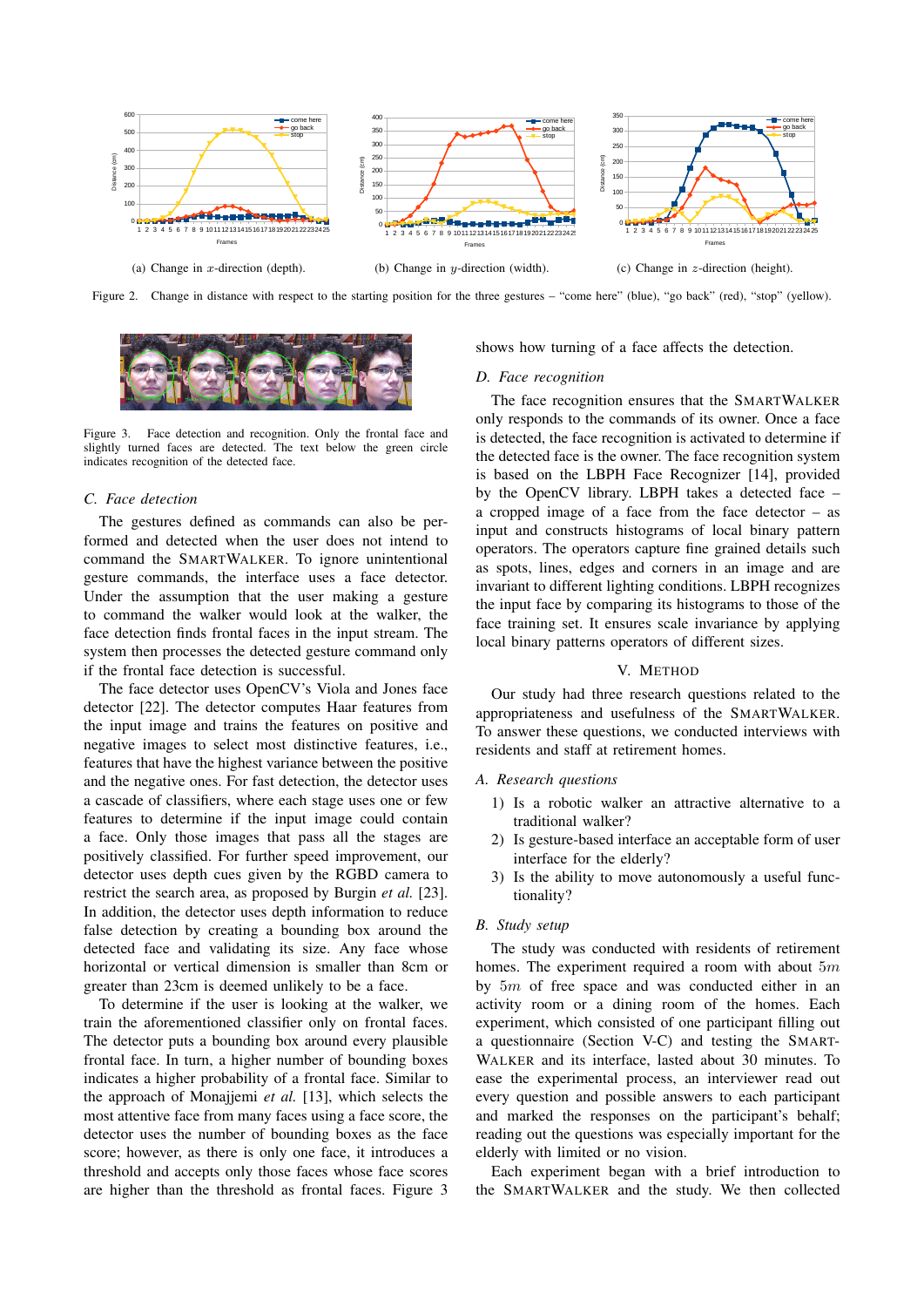each participant's background information such as the age and usage of mobility aid. Each participant then walked around the testing room with the walker and answered the questions about its functionality as a regular mobility aid. After the first evaluation, each participant tested the walker's gesture-based interface by calling it to them and sending it back to a predefined location. They then evaluated the walker as an autonomous robot.

We also had discussions with the staff of the retirement homes. The staff were present for part or all of the experiments, and after the experiments, they shared their opinion with us. Their responses varied from general comments about the visit to specific suggestions for improvement of the walker. There was no particular format to the discussion; the authors simply noted their remarks.

## *C. Questionnaire*

The questionnaire had 23 questions, divided into three groups. The first group was about gender, age, usage of mobility aids, activity level, and familiarity with technology. The second part contained questions about their impression of the SMARTWALKER's assistive mode such as how they like the walker and how big, heavy, and maneuverable the walker is. The last section had questions related to the SMARTWALKER as an autonomous robot. The questions included the usefulness of the SMART-WALKER's autonomy, the easiness and appropriateness of its gesture-based interface, and their general impression and opinion of autonomous robotic walkers. The questionnaire ended with a free response question about desired functionality of the SMARTWALKER. Appendix A shows a subset of the interview questions.

# VI. RESULTS

We contacted 28 retirement homes via e-mail and received five positive responses. The homes included one male-only place and one for visually-impaired and blind people. Three of the five places made an announcement of our visit to their residents on bulletin boards and allowed people to join the experiment freely. The other two places had contacted individual residents in advance and brought the interested people one by one. In total, 23 residents (14 men and 9 women) and eight members of the staff participated in our study. Four of the residents were visually-impaired or blind.

Table I shows the background information of the study participants. The majority of the participants were 80 and above. Most used a rollator or a cane, with three using both. Many stated that they use their mobility aids regularly, both inside and outside, though outside is often limited to the garden area of the retirement homes. Most were unfamiliar with technology, never using a computer or a smart phone.

# *A. Responses of the elderly*

Twenty-one participants evaluated the SMART-WALKER's potential as a mobility aid by walking around with it; two of the wheelchair users could not participate in this portion of the test. Figure 4 shows the responses



Figure 4. Evaluation of the SMARTWALKER as a mobility aid device.



Figure 5. Evaluation of the SMARTWALKER as an autonomous robot.

of the participants after testing the device. Eleven of the 17 who were asked how much they like the walker $4$ stated that they like the SMARTWALKER. Fourteen out of the 21 found the walker comfortable to use and 13 found it easy to control. Many, however, found it big (14) and heavy (15).

All 23 participants tested the SMARTWALKER's gesture-based interface by calling it towards them and sending it back to a predefined location. The results are shown in Figure 5. The interface failed to recognize gestures of three of the participants because they performed the gestures too slowly, and we omitted some questions for those participants. After testing the interface, 12 out of 18 stated that they like the walker. Nineteen out of 20 said that they were comfortable with the SMARTWALKER coming towards them, and 15 said that its stopping location, set at 40cm from the user, is a good distance. Seventeen out of the 23 found the SMARTWALKER's ability to move by itself useful, and sixteen people said that the walker's gesture-based interface is easy to operate.

In terms of the interface, 21 out of the 23 said that the gestures are easy to execute, and 16 said that their commands were well-understood (Figure 6). The recognition rate was 0.41, i.e., the participants had to execute the same command on average 2.4 times before the interface recognized the command (Figure 7). The low recognition rate is partially due to the mismatch between the training set and the test set; the training set was built using healthy adults in their 20's and 30's while the test was performed by elderly people. Lastly, eleven participants said that the voice feedback that the robot gives when it recognizes a gesture is sufficient whereas eleven said that the voice feedback is insufficient.

<sup>4</sup>The four visually-impaired people were not asked this question.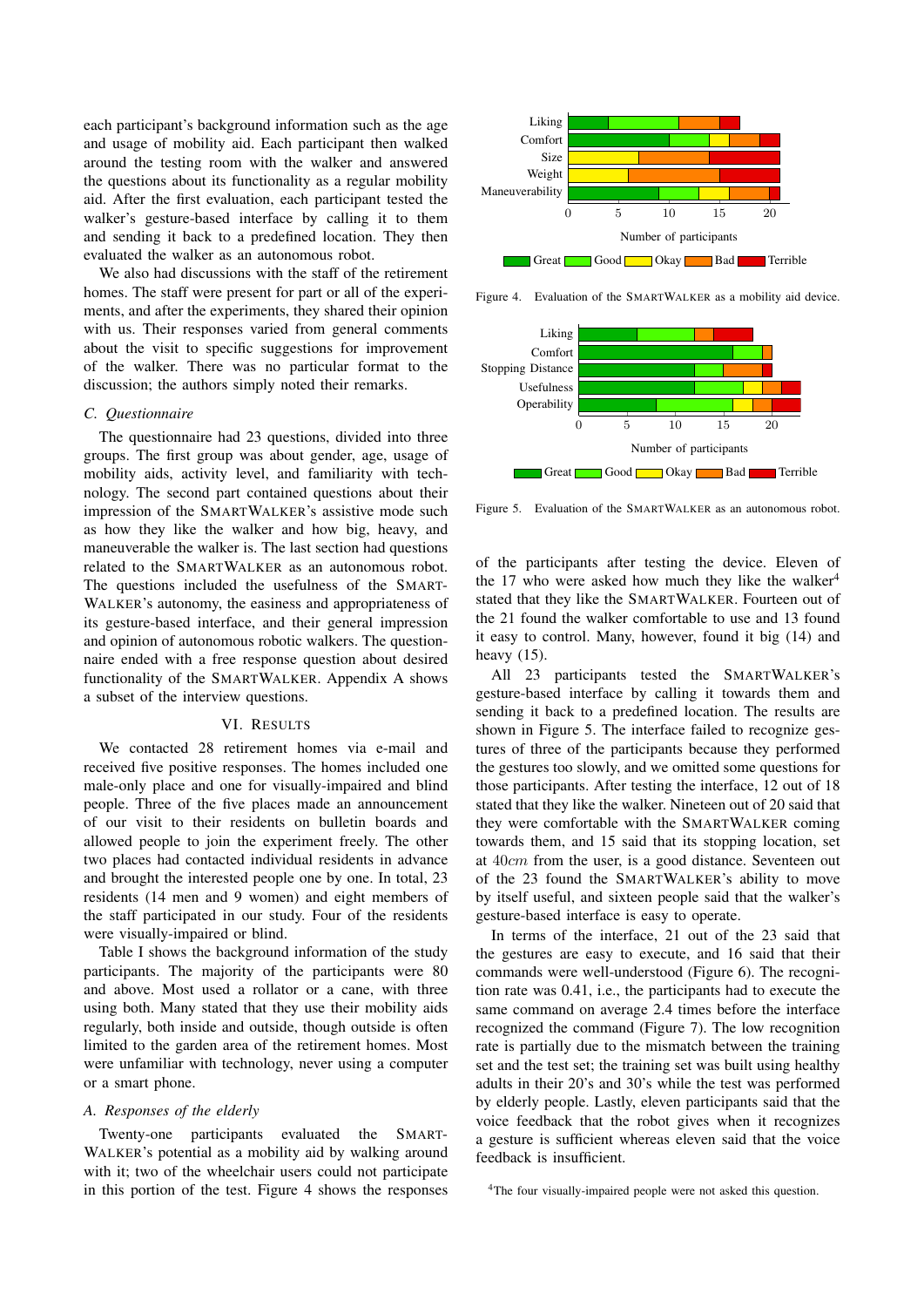Table I USAGE OF MOBILITY AID AND COMPUTING DEVICES.

| Categories                 | Responses     |                |                      |                     |                 |  |  |  |
|----------------------------|---------------|----------------|----------------------|---------------------|-----------------|--|--|--|
| Age group                  | Under $70(1)$ | $70 - 79(3)$   | $80 - 89(11)$        | $90$ and over $(6)$ |                 |  |  |  |
| Mobility aid usage         | None $(3)$    | Cane $(9)$     | <b>Rollator</b> (11) | Wheelchair (3)      |                 |  |  |  |
| Years of usage             | Zero $(3)$    | $<$ 1 year (5) | $1-2$ years (3)      | $3-5$ vears $(8)$   | $> 5$ years (4) |  |  |  |
| Frequency of usage         | Never $(3)$   | Rarely $(2)$   | Sometimes (3)        | Often $(1)$         | Always $(14)$   |  |  |  |
| Outside usage              | Never $(4)$   | Rarely $(0)$   | Sometimes $(1)$      | Often $(4)$         | Always $(14)$   |  |  |  |
| Usage of computing devices | Never $(16)$  | Rarely $(1)$   | Sometimes (3)        | Often $(2)$         | Always $(1)$    |  |  |  |



Figure 6. Evaluation of the gesture-based interface.



Figure 7. Recognition rate of the two gesture commands. The participants gave the same gesture command until it was recognized or until they no longer wished to try.

Nineteen of the 23 participants found the idea of a robotic walker very exciting (11) or exciting (8); however, eleven said that they would rather not (4) or definitely not (7) replace their traditional mobility aids with robotic walkers. Only a small portion said that they would definitely (6) or likely (1) replace their traditional aids. The low acceptance may be due to the walker's size and weight and the elderly's unfamiliarity with technology.

The elderly suggested several additional features for the walker. They include a seat, the ability to identify its owner, which was implemented but not tested with them as it required collecting their face data first, a better feedback system, a reduction in size and weight, assistance for uphill and stair climbing, and safety assurance.

## *B. Comments from retirement home employees*

All eight personnel (5 women, 3 men) from the five retirement homes had a positive impression of the SMART-WALKER and our visit. They shared their comments about the device, recommending new features for the walker. Their suggestions were uphill/downhill support, a parking brake for safety, and an ergonomically designed tiltable hand grip. The retirement home for visually-impaired and blind additionally wanted obstacle and stair recognition for warning, more audible warnings when the walker is in action, a physical interface (e.g. buttons) rather than a touch screen or a gesture-based one, and an emergency alarm.

Table II EVALUATION OF THE SMARTWALKER'S SIZE AND WEIGHT AND WILLINGNESS TO REPLACE TRADITIONAL WALKER TO THE SMARTWALKER.

| Would replace      | äg | Big | erfec | heavy<br>$\overline{5}$ | Heavy |  |
|--------------------|----|-----|-------|-------------------------|-------|--|
| Definitely (6)     |    |     | 2     |                         |       |  |
| Probably (1)       |    |     |       |                         |       |  |
| Not sure $(2)$     |    |     |       |                         |       |  |
| Probably not (4)   |    |     | 2     |                         |       |  |
| Definitely not (7) |    |     |       |                         |       |  |

Everyone said that an autonomously-moving robotic walker would be particularly useful at mealtimes. Moving walkers in and out of a dining room is a laborious process, requiring a lot of resources. Currently, the staff parks the walkers outside of the dining room at the beginning of each meal and brings them back to the residents one by one when the mealtime is over. A robotic walker would eliminate this laborious process. Moreover, a robotic walker would enable the residents to have a meal and leave the room when they wish, and this prospect was particularly well-received by the residents.

#### VII. DISCUSSION

The overall impression of the SMARTWALKER by the residents and the staff was positive. Most residents found the walker exciting, and the staff showed their interest in the device. As a prototype, the SMARTWALKER, however, was not yet deemed an acceptable replacement of a traditional walker. This may be because the walker is too big and heavy and the elderly are unfamiliar with technology.

#### *A. Acceptance of robotic walker*

More than half of the participants said that they would rather stay with a traditional walker. This was especially true for current walker users, with nine out of the 11 stating that they would definitely not (6) or probably not (3) change to a robotic walker. This is surprising given that five of the 11 liked the walker and eight found it exciting. Unfortunately, their positive review did not translate into their willingness to switch to the SMARTWALKER.

A possible cause is the SMARTWALKER's size and weight. Equipped with extra hardware, the walker is bigger and heavier than normal walkers. While none of the seven people who would consider changing found the SMARTWALKER too heavy and three even found the weight just right, only two of the 11 who would not change found the weight acceptable; six of the 11 found the walker too heavy (Table II). We were told that many have trouble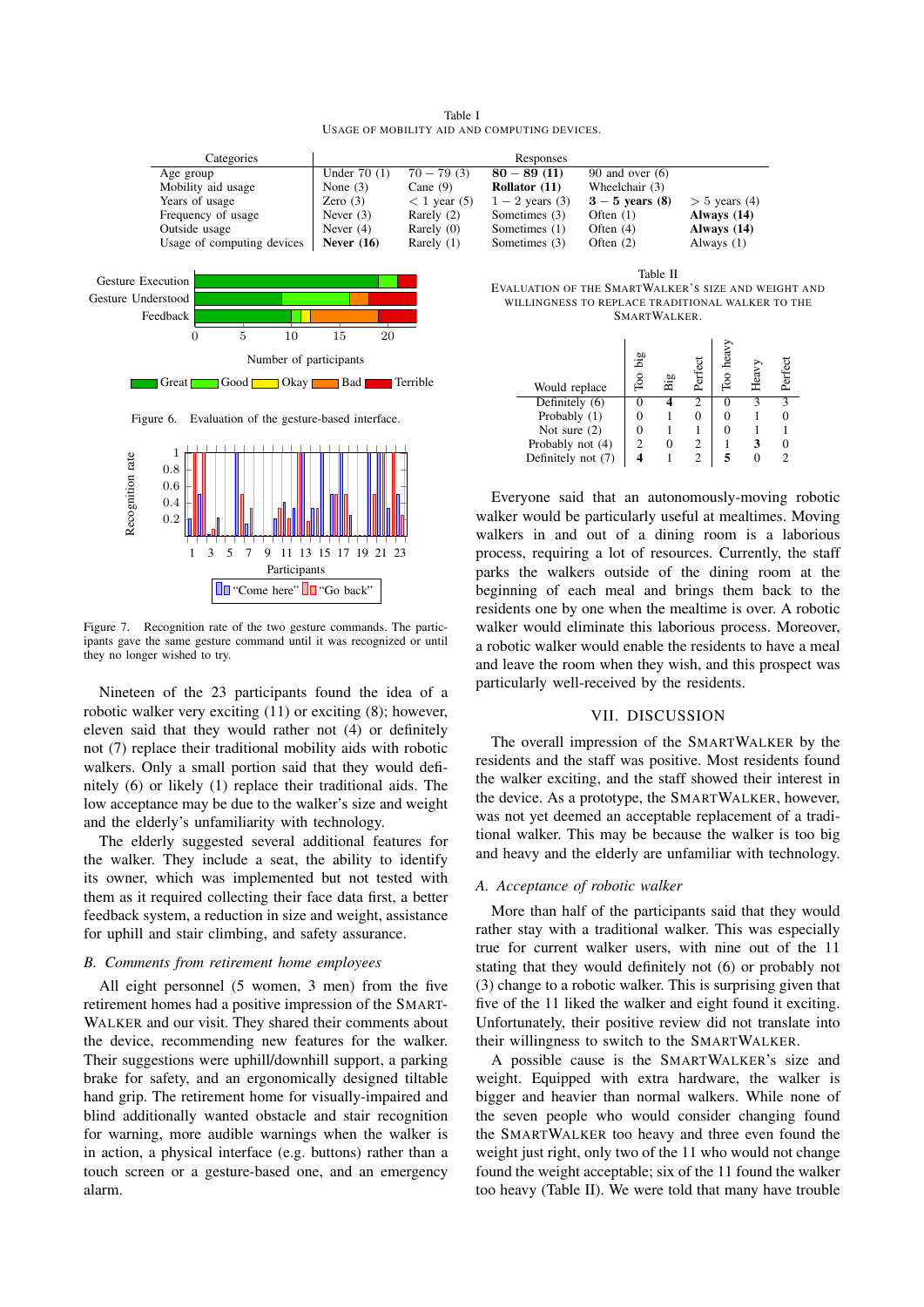going over a curb using a traditional walker and thus stay within the perimeter of the retirement homes. The residents may have felt that the SMARTWALKER would hinder their autonomy even further.

Another cause may be the unfamiliarity with technology. As most participants did not use any computing devices, they could have found the SMARTWALKER overwhelming to use. Indeed, those who use technology regularly were more willing to switch to a robotic walker than those who do not (Table III).

## *B. Appropriateness of gesture-based user interface*

The evaluation of the gestured-based interface was positive despite the low recognition rate. In contrary to their positive feedback that the gestures were easy to perform, we noticed that the participants had a hard time executing gesture commands to the walker. Many participants had limited fine-motor skills due to old age, and some participants even suffered from movement disorders such as Parkinson's disease. The visually-impaired and blind people had extra difficulty with the gesture commands as they had to conceptually translate our verbal explanation of the gestures to physical movements.

As an alternative to gesture, several staff members suggested using a button and integrating it into the medical alert system. As most residents have alarm buttons, integrating the interface into the system would make it easier for the residents to use the interface. Interestingly, they also pointed out that many residents do not wear their alarm button despite owning one. They generally prefer simple and physical interface, but determining the most appropriate interface requires a further study.

## *C. Usefulness of autonomous walker*

Most residents found the walker's autonomy useful, but many were initially unsure of its actual use case. The staff at the retirement homes saw its usefulness more readily, stating mealtimes as the main use case. An autonomous walker would eliminate the laborious process of parking and fetching walkers. The elderly, once told of the scenario, were also excited about it. In a longer term, several imagined the walker developing into a butler.

#### *D. Factors influencing the evaluation*

Flandorfer's meta study [24] showed that different sociodemographic factors influence the elderly's acceptance of socially-assistive robots. We analyzed the influence of the walker's performance and the elderly's gender and experience with technology on their willingness to switch to the SMARTWALKER (Table III). In terms of the gesture interface's recognition rate, we noticed no significant difference between those who are willing to replace and those who are reluctant. In terms of gender, about half of men were interested in switching while no women were interested. Similarly, more than half of the technology users were willing to replace to the SMARTWALKER whereas many non-technology users were unwilling to change. Although the small sample size makes it difficult to draw any statistically significant conclusions, our results

Table III FACTORS INFLUENCING THE EVALUATION.



show that gender and technology may have some influence on the participants' acceptance of the SMARTWALKER.

## *E. Limitations*

This study was conducted with residents of retirement homes and would thus reflect the preference of those who live in community-living environments. No participant carried out outside activities such as grocery shopping regularly, if at all; in fact, although most participants went outside regularly, they mostly stayed in the garden area and rarely left the perimeter of the retirement homes. Given that many walker users do live independently, the findings of this study may not be applicable to the general population of current and potential walker users.

## VIII. CONCLUSION

This paper introduced the SMARTWALKER, an autonomous robotic walker for the elderly, and its gesturebased user interface. Equipped with low-cost, off-theshelf sensors and actuators, the SMARTWALKER's can autonomously and intelligently interact with its environment. Twenty-three residents and eight staff members at five different retirement homes evaluated the device. In general, the residents liked the SMARTWALKER and found its interface easy to use. They also found the walker exciting and useful; however, they were reluctant to replace their walker with a robotic one, possibly because the SMARTWALKER is bulkier and heavier than traditional walkers and many elderly are unfamiliar with technology.

Next steps of this research include evaluating the face detection/recognition module, providing more physical support for the elderly, and investigating different user interfaces such as a button or voice for remote interaction. In general, we are interested in understanding the demand for an autonomous robotic walker among a wider group of people, in particular, walker users who live independently.

## **APPENDIX**

## *A. Sample questions from the questionnaire*

#### Part one  $(1-7)$ :

- 4) Do you use?
- () nothing () cane () walker/rollator () wheelchair 5) How often do you use the device?
	- () never () seldom () sometimes () often () always
- 7) How often do you use a smartphone, a computer, ...? () never () seldom () sometimes () often () always